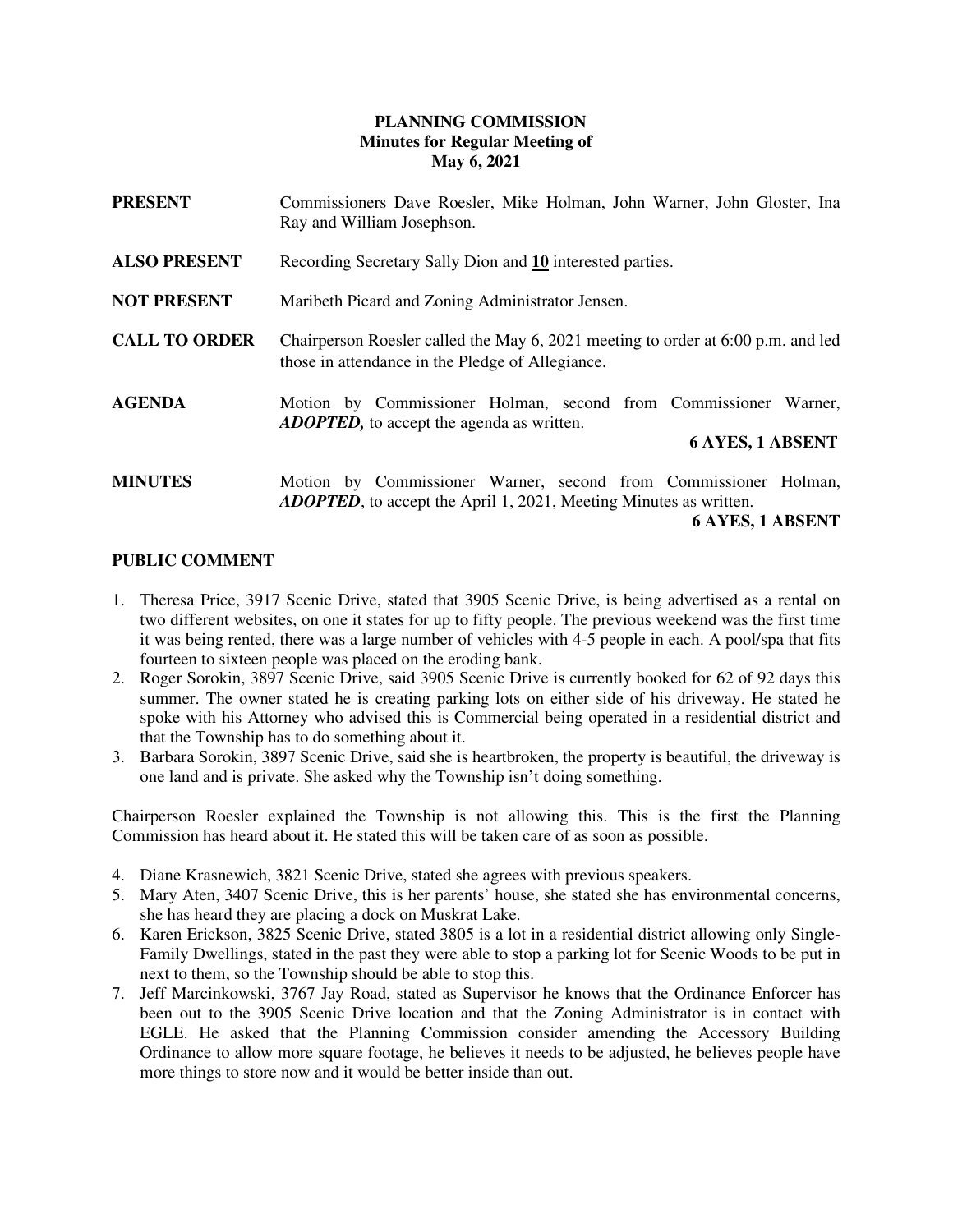8. Tim Price, 3917 Scenic Drive, stated that Laketon Township has ordinances to regulate this type of rentals, he believes the current Ordinances need to be updated, create definitions for pool, spa, etc.

Chairperson Roesler requested that Supervisor Marcinkowski have Attorney Even issue a cease-anddesist order for 3905 Scenic Drive as commercial rentals are not allowed in the township.

# **OLD BUSINESS**

**1.** Master Plan Review/Update, Survey Results

Chairperson Roesler stated Secretary Dion has done updates to the Master Plan document and if the Commissioners would like a copy, they may request one. She will continue to search for updated Census information and get the document finished as soon as possible. He asked Commissioner Gloster if he could create pie charts for the survey results. Commissioner Gloster said he will work on this.

**2.** Barn Weddings/Special Events

Chairperson Roesler advised he did speak with Attorney Even, and he suggests a Large Gathering Ordinance that would be Regulatory, it would require permitting, yearly inspections for things being used as a business.

**3.** Stairs/platforms Sub-Committee

Commissioners Warner, Josephson and Gloster met. They advised that EGLE has good information, they encourage landings. They looked at other Township Ordinances and they do not limit stairs/platforms. They suggest the following amendment:

No structures or buildings shall be built or installed lakeward of the bluff line except for wooden stairs and platforms which provide beach access and comply with the requirements of Michigan Law and the Department of Environmental Quality (DEQ). Total platform area may not exceed one hundred fifty (150) sq. ft. in surface area. All such Items (including stairs and platforms) shall be approved by the Zoning Administrator.

Chairperson Roesler asked Secretary Dion to send this proposed language to Attorney Even for review.

### **NEW BUSINESS**

Article III, General Provisions Section 3.08 ACCESSORY BUILDINGS AND USES

D. No part of a detached accessory building shall be used for independent living facilities for one or more persons. No accessory building shall include all the permanent provisions for living, sleeping, eating, cooking and bathroom facilities.